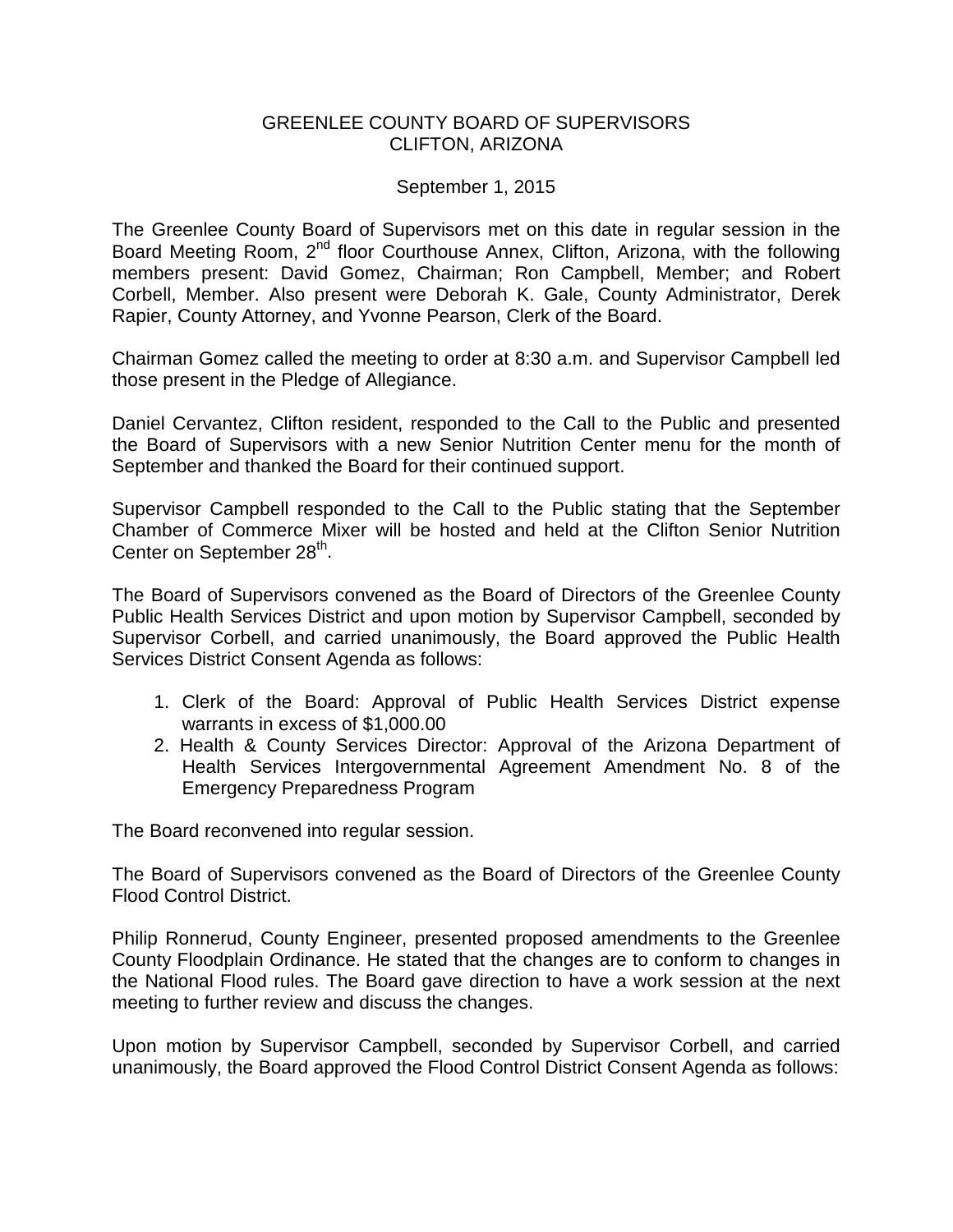1. Clerk of the Board: Approval of Flood Control District expense warrants in excess of \$1,000.00

The Board reconvened into regular session.

Carol Telles, Ranger, Clifton Ranger District, was not present at the meeting.

Upon motion by Supervisor Campbell, seconded by Supervisor Corbell, and carried unanimously, the Board Proclaimed the week of September  $28<sup>th</sup>$  as Diaper Need Awareness Week.

# **PROCLAMATION**

#### DIAPER NEED AWARENESS WEEK

Whereas, 23 percent of children and 15 percent of seniors in Greenlee County live in poverty; and

Whereas, Diaper Need, the condition of not having a sufficient supply of clean diapers to ensure that infants and toddlers are clean, healthy and dry, can adversely affect the health and welfare of infants, toddlers and their families; and

Whereas, national surveys report that one in three mothers experiencing diaper need at some time while their children are less than three years of age and forty-eight percent of families delay changing a diaper to extend their supply; and

Whereas, the average infant or toddler requires an average of 50 diaper changes per week over three years; and

Whereas, diapers cannot be bought with food stamps or WIC vouchers, therefore obtaining a sufficient supply of diapers can cause economic hardship to families; and

Whereas, a supply of diapers is generally an eligibility requirement for infant and toddlers to participate in childcare programs and quality early education programs; and

Whereas, the people of Greenlee County recognize that addressing Diaper Need can lead to economic opportunity for the state's low-income families and can lead to improved health for families and their communities.

NOW, THEREFORE, BE IT PROCLAIMED, that the Greenlee County Board of Supervisors do hereby proclaim the week of September  $28<sup>th</sup>$  through October  $4<sup>th</sup>$ , 2015 as

"DIAPER NEED AWARENESS WEEK"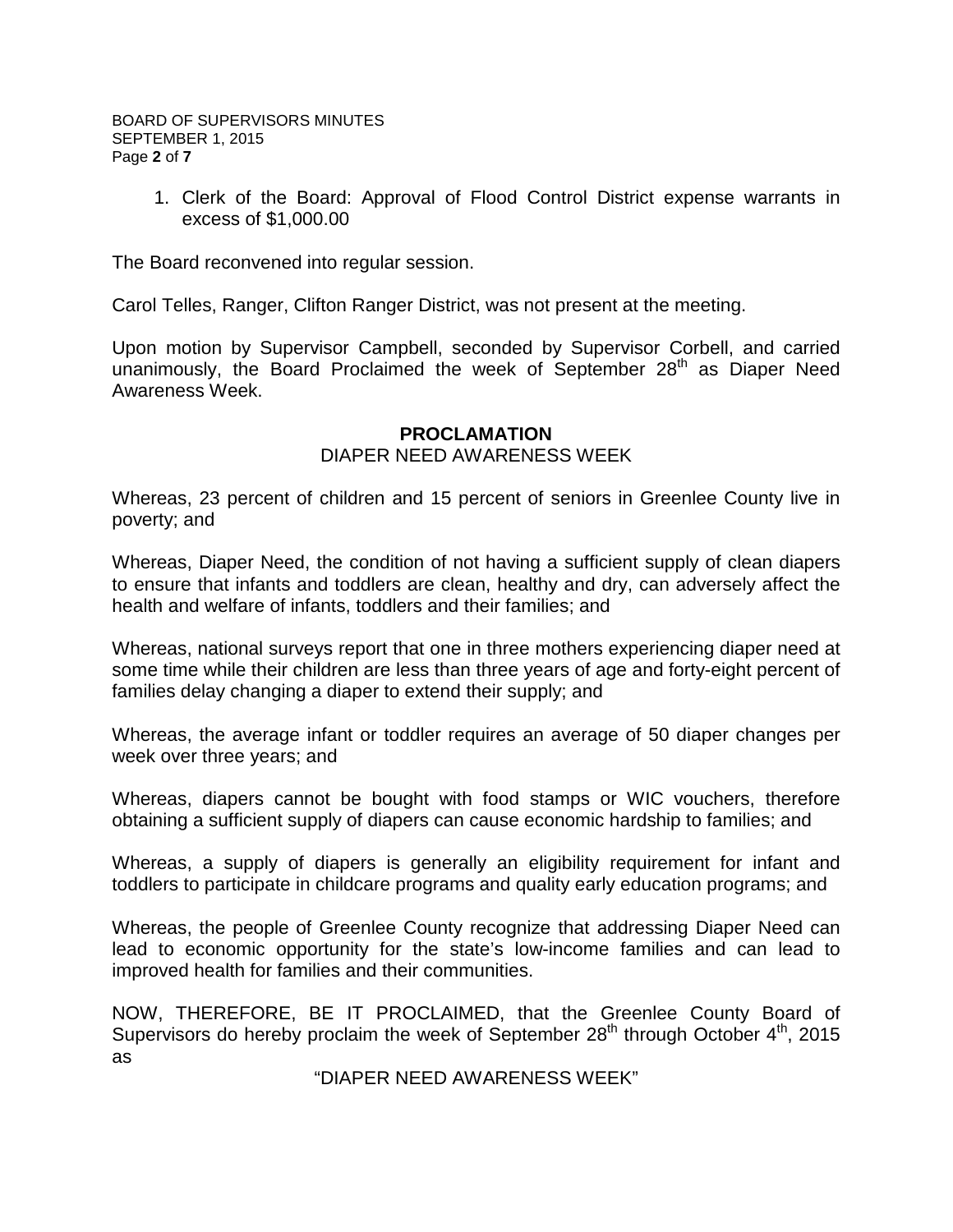BOARD OF SUPERVISORS MINUTES SEPTEMBER 1, 2015 Page **3** of **7**

and encourage the citizens of the County to donate generously to diaper banks, diaper drives, and those organizations that distribute diapers to families in need.

PASSED, APPROVED AND ADOPTED THIS 1<sup>st</sup> DAY OF SEPTEMBER 2015.

/s/ David Gomez, Chairman

ATTEST: /s/ Yvonne Pearson, Clerk of the Board

Ákos Kovach, Economic Development Coordinator, updated the Board on the following:

- He attended the 2015 Rural Policy Forum and stated that the three day event had excellent programs and information
- He attended the Chamber of Commerce Mixer where 55 persons were in attendance.
- The Clifton Hill Climb Event will begin this week with three days of racing, beginning on Saturday.
- The 97<sup>th</sup> Annual Greenlee County Fair will be held on September 17<sup>th</sup> through the  $20<sup>th</sup>$
- The 10<sup>th</sup> edition of the Greenlee County Clarion is now available.
- The Yarborough Band event at the Fairgrounds was very successful with approximately 100 persons in attendance.

Mr. Kovach requested approval to apply for the Freeport McMoRan Community Investment grant opportunities for two different county parks and recreation improvement projects – one at the Loma Linda Park and one at the Duncan Little League Field. The requested amount of grant funding will not exceed \$110,000.00. Upon motion by Supervisor Campbell, seconded by Supervisor Corbell, and carried unanimously, the Board approved the request as presented.

Ms. Gale explained the need to correct the assessed valuation for the Duncan Rural Fire District. She stated that there have been three different assessed valuations presented and that the Fire District used the values they received from the Tax Roll Abstract. Linda Durr, County Assessor, explained the process her office follows and how the Abstract is produced. Ms. Gale explained that the correction to the valuation will not bring in more dollars to the Fire District. Supervisor Corbell moved to amend the Assessed Valuation, Tax Levy, and Tax Rate Worksheet to correct the assessed valuation of the Duncan Valley Rural Fire District to \$3,230,285 which resets the tax rate to \$1.1671. Supervisor Campbell seconded and the motion carried unanimously.

Upon motion by Supervisor Campbell, seconded by Supervisor Corbell, and carried unanimously, the Board adopted Resolution 15-08-02 requesting the Congress of the United States to immediately provide full mandatory Funding for the Payment-in-Lieu-of-Taxes (PILT) Program.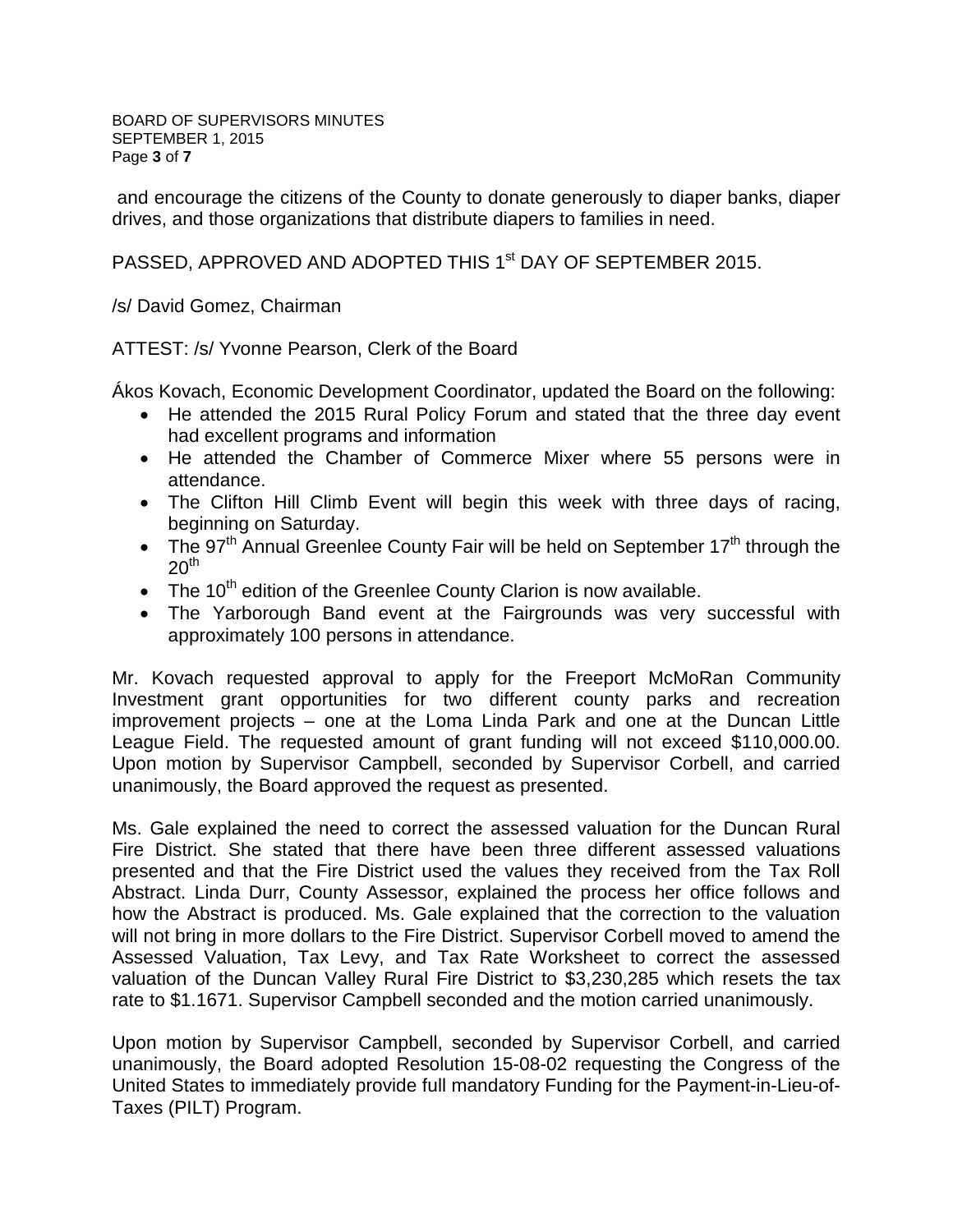### **RESOLUTION 15-08-02**

# **A RESOLUTION OF THE BOARD OF SUPERVISORS OF GREENLEE COUNTY RESPECTFULLY REQUESTING THE CONGRESS OF THE UNITED STATES TO IMMEDIATELY PROVIDE FULL MANDATORY FUNDING FOR THE PAYMENT-IN-LIEU-OF TAXES PROGRAM**

**WHEREAS,** the Payment-In-Lieu-of-Taxes (PILT) program was established in 1976 to offset costs incurred by counties for services provided to the federal government and to the users of federal lands located within a county, and

**WHEREAS,** the County of Greenlee is comprised of 1,179,603 acres of which 905,970 acres, 77%, is held by the federal government and unavailable for economic development and not part of the property tax base, and

**WHEREAS,** the State of Arizona contains 113,417 square miles of land, with federally owned land, excluding tribal lands, comprising 42 percent of the land mass, while private land in Arizona comprises only 17 percent, and

**WHEREAS,** the national average PILT payment in Fiscal Year 2014 was \$0.72 per acre, far below the amount federal lands would return through both value based taxation and economic development, and

**WHEREAS,** \$37 million of the Fiscal Year 2015 payments have yet to be released, placing added financial pressure on Greenlee County taxpayers, and

**WHEREAS,** Greenlee County is required to provide law enforcement, search and rescue, emergency services, road building and maintenance, and other community services on, or associated with tax-exempt federal public lands, and

**WHEREAS,** a lack of PILT funding places the large, unsustainable burden of providing services on federal lands squarely on the back of Greenlee County tax payers, while the presence of that federal land creates barriers to further economic opportunities, and

**WHEREAS,** failure to provide mandatory PILT funding to Arizona counties in a timely manner will critically impact the budget process and structural solvency of Greenlee County, and substantially compromise the county's ability to provide essential services, and

**NOW, THEREFORE, BE IT RESOLVED,** the Board of Supervisors of Greenlee County hereby respectfully requests that the United States Congress provide full mandatory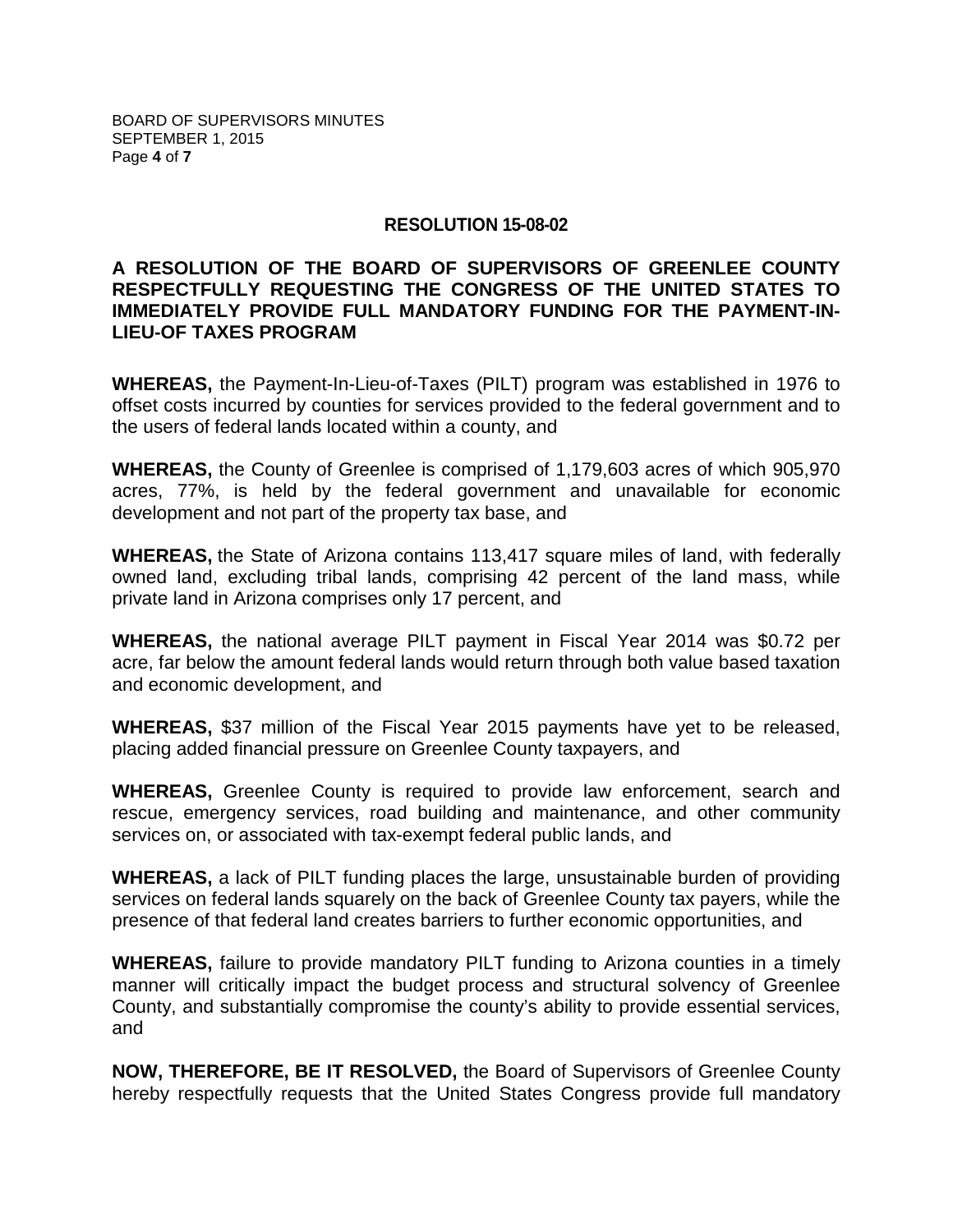BOARD OF SUPERVISORS MINUTES SEPTEMBER 1, 2015 Page **5** of **7**

funding to the PILT program for Fiscal Year 2016 without delay, and work to find a longterm funding solution for the future.

Dated this 1st day of September, 2015.

GREENLEE COUNTY BOARD OF SUPERVISORS AND ELECTED OFFICIALS

/s/ David Gomez, Chairman, Supervisor District 1 /s/ Ron Campbell, Supervisor District 2 /s/ Robert Corbell, Supervisor District 3

ATTEST: /s/ Yvonne Pearson, Clerk of the Board

The Board reviewed the Amended Intergovernmental Agreement (IGA) between the counties of Apache, Gila, Graham, Greenlee, Navajo, and Cochise, Arizona to participate in, support, and endorse the actions and decisions of the Eastern Arizona Counties Organization (ECO) which are in compliance with the adopted Bylaws of the organization. Ms. Gale stated that the IGA was redrafted to include Cochise County in the organization. Upon motion by Supervisor Campbell, seconded by Supervisor Corbell, and carried unanimously, the Board approved the Amended Intergovernmental Agreement between the counties of Apache, Gila, Graham, Greenlee, Navajo, and Cochise, Arizona to participate in, support, and endorse the actions and decisions of the Eastern Arizona Counties Organization (ECO) which are in compliance with the adopted Bylaws of the Organization as presented.

The Board reviewed the amended Bylaws of the Eastern Arizona Counties Organization (ECO). Supervisor Corbell recommended changing portions of the bylaws stating that he is not supportive of having non-elected persons on the ECO Board, that ECO is getting off track, that all supervisors should be able to go to meetings and that he does not support the bylaws with the current wording. Supervisor Campbell moved to approve the Bylaws of the Eastern Arizona Counties Organization and Supervisor Corbell seconded the motion. The motion passed with Supervisors Gomez and Campbell voting aye and Supervisor Corbell voting nay.

Ms. Gale reported the following:

- A member of the Greenlee County Library System has resigned his position so the vacancy will need to be filled.
- She thanked the efforts of the Health Department for their hard work in getting control of the Pertussis outbreak.
- The County Managers are working through the list of legislative proposals which Ms. Gale will review with the Board at the next two meetings.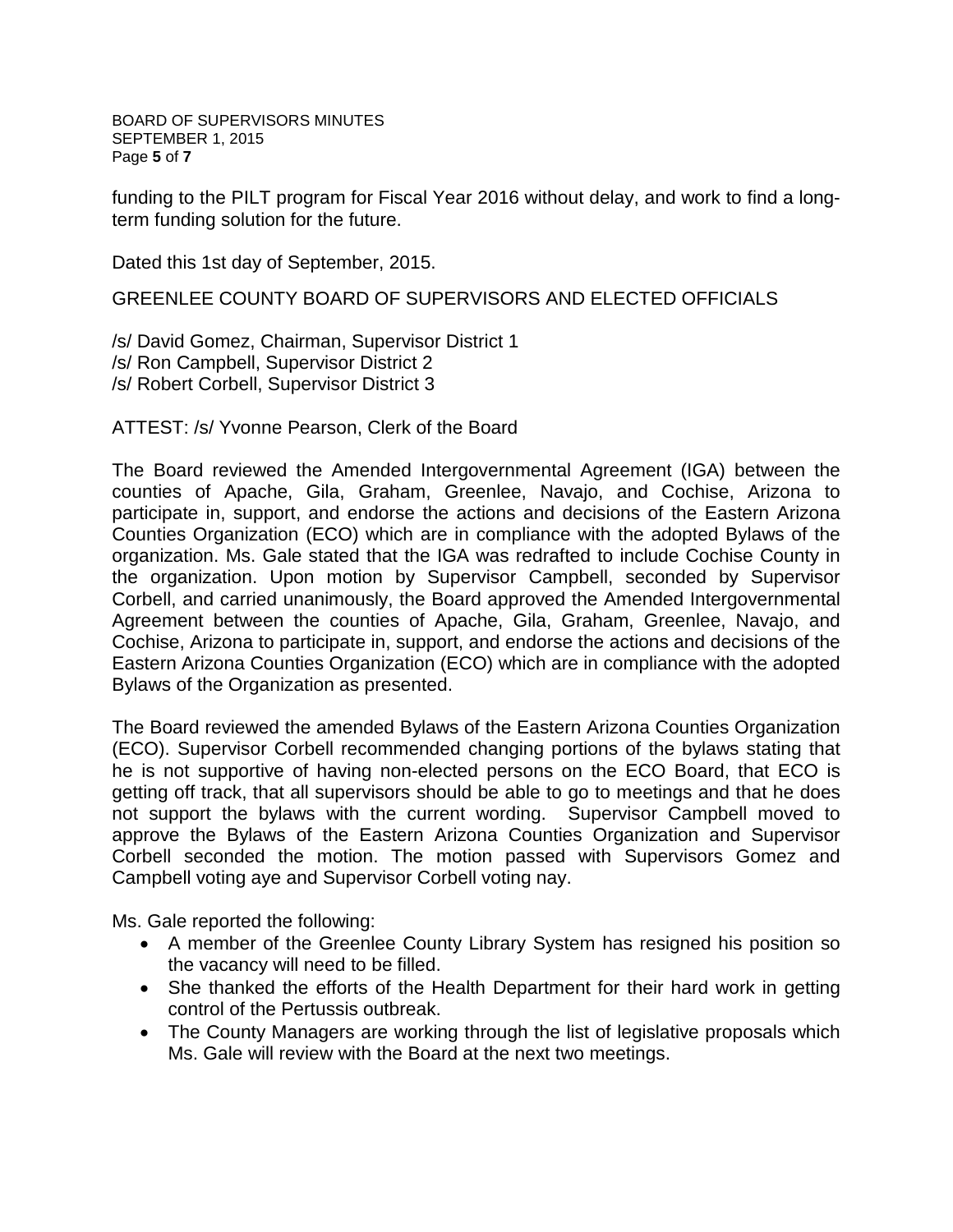- The Town of Duncan has worked through the water leak issue that occurred during the pressure test of the new water line on Fairgrounds Road. The County will connect to bring the water into the Fairgrounds.
- A letter from Sunzia Transmissions has been received with a recommendation that a transmission line be routed through southern Greenlee County meaning additional tax revenue for the County.

The Calendar of Events was reviewed.

Upon motion by Supervisor Campbell, seconded by Supervisor Corbell, and carried unanimously, the Board approved the Consent Agenda as follows:

- A. Clerk of the Board: Approval of minutes to previous meetings 08/03/2015; 08/17/2015
- B. Clerk of the Board: Approval of expense warrants in excess of \$1,000.00 Voucher 1014; 1016; 1017; 1018; 1019; 1089
- C. Chief Finance Officer: Approval of General Fund loans in the amount of \$50,564.68 to be reimbursed upon receipt of funds: Fund 139 – \$669.97; Fund 146 - \$798.79; Fund 169 - \$191.34; Fund 186 – 973.74; Fund 195 - \$1,321.45; Fund 219 - \$11,028.76; Fund 243 \$2,777.48; Fund 800 - \$32,803.15
- D. Chief Probation Officer: Approval of Employee Transaction Form D. Ogas, Teen Court Assistant
- E. Health Director: Approval of the appointment of Yvonne Pearson to serve as an alternate for the South Eastern Arizona Community Action Program.
- F. County Administrator: Approval of the Appropriation of County Funds for Fiscal Year 2015-20 for the conduct of Extension programs in Greenlee County
- G. Clerk of the Board: Approval of the Sales Order Agreement, the Electronic Pollbook Sales Order Agreement, and the Software Hosting, System and Services Agreement with Election Systems & Software for the purchase and implementation of the new election/voting system for Greenlee County to be financed to keep from exceeding expenditure limitations.
- H. Clerk of the Board: Approval of the updated Nationwide Retirement Solutions Governmental 457(b) Plan Loan Procedures the Greenlee County Plan
- I. Superior Court Judge: Approval of the Contract for Provision of Indigent Representation 2015-2016 for attorney, Donielle Wright

The Board convened into Work Session regarding the Greenlee County Social Media Policy, Use of Greenlee County Seal Policy, and Records Retention. Ms. Gale opened the discussion and presented a draft of each of the policies. Jeremy Ford, Chief Deputy County Attorney, reviewed each policy and answered questions. The Social Media Policy will encompass County Facebook accounts, Twitter, and other forms of social media and record retention requirements that need to be addressed. The Board directed the policies to be on the agenda for the next Board of Supervisors meeting for consideration of adoption.